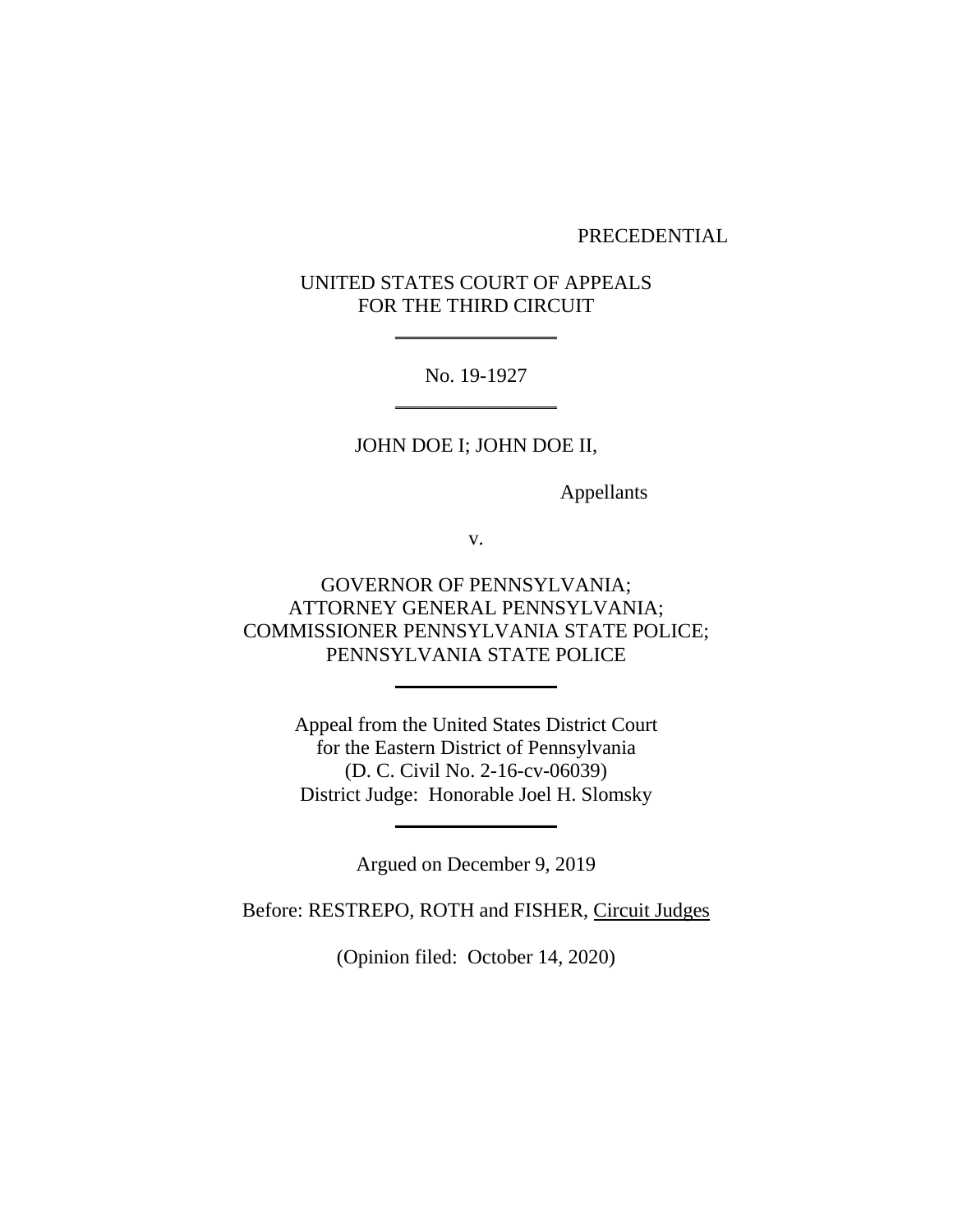James W. Porter, III (**ARGUED**) Bradley Arant Boult Cummings 1819 Fifth Avenue North One Federal Place Birmingham, AL 35203

Marc A. Nadone James P. Sweeney Tara S. Woodward Bradley Arant Boult Cummings 1615 L Street, N.W. Suite 1350 Washington, DC 20036

Counsel for Appellants

Claudia M. Tesoro (**ARGUED**) Office of Attorney General of Pennsylvania 1600 Arch Street Suite 300 Philadelphia, PA 19103

Counsel for Appellees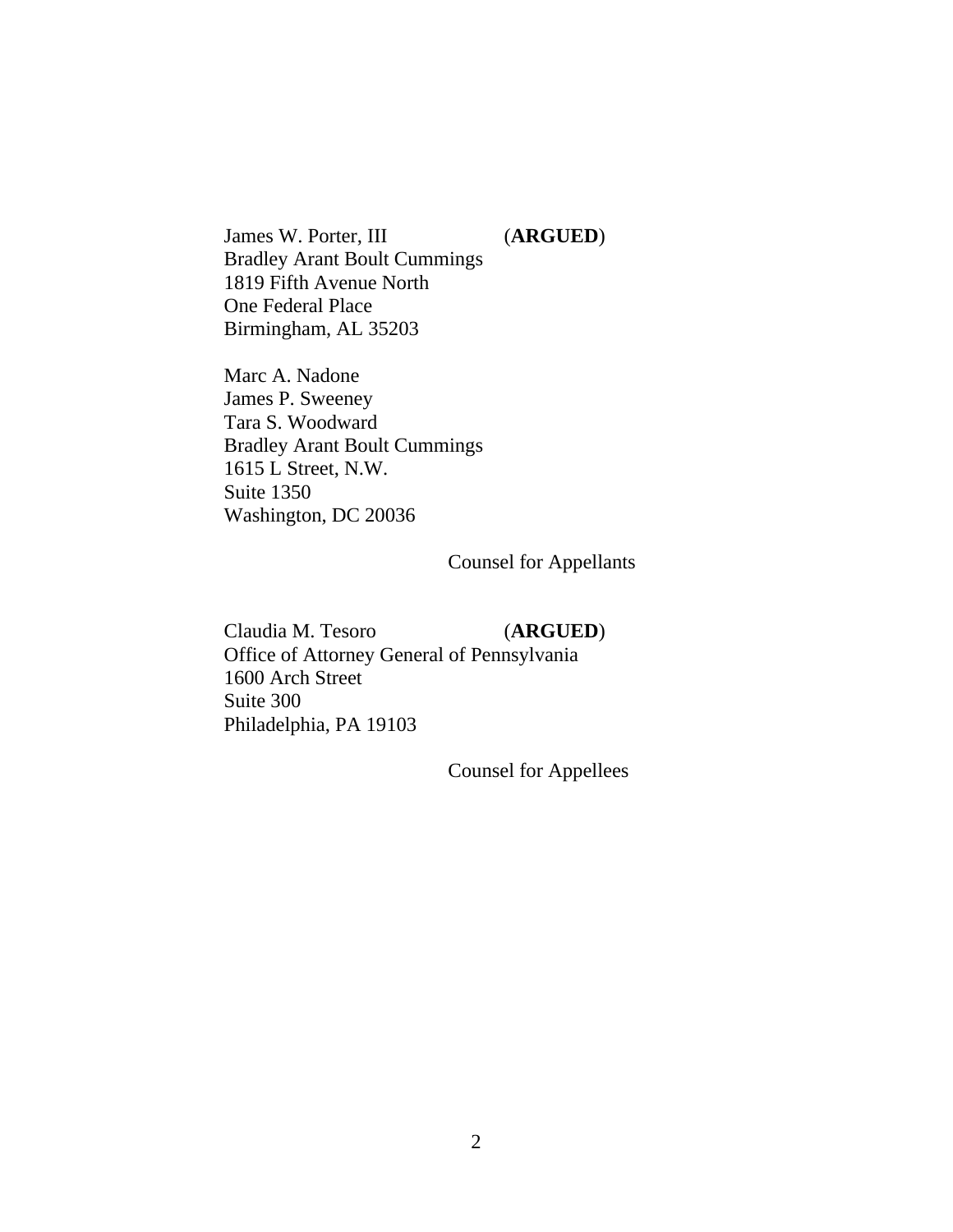Adam J. Kraut Joshua Prince Prince Law Offices 646 Lenape Road Bechtelsville, PA 19505

> Counsel for Amicus Appellants Allegheny County Sportsmens League; Firearms Owners Against Crime; Gun Owners Foundation; Second Amendment Organization

Peter A. Patterson David H. Tompson Cooper & Kirk 1523 New Hampshire Avenue, N.W. Washington, DC 20036

> Counsel for Amicus Appellant Pennsylvania Federation of Sportsmen and Conservationists

# OPINION  $\frac{1}{2}$  , where  $\frac{1}{2}$  , where  $\frac{1}{2}$

 $\overline{\phantom{a}}$  , where  $\overline{\phantom{a}}$ 

ROTH, Circuit Judge

John Doe I and John Doe II were evaluated on an emergency basis pursuant to Pennsylvania Mental Health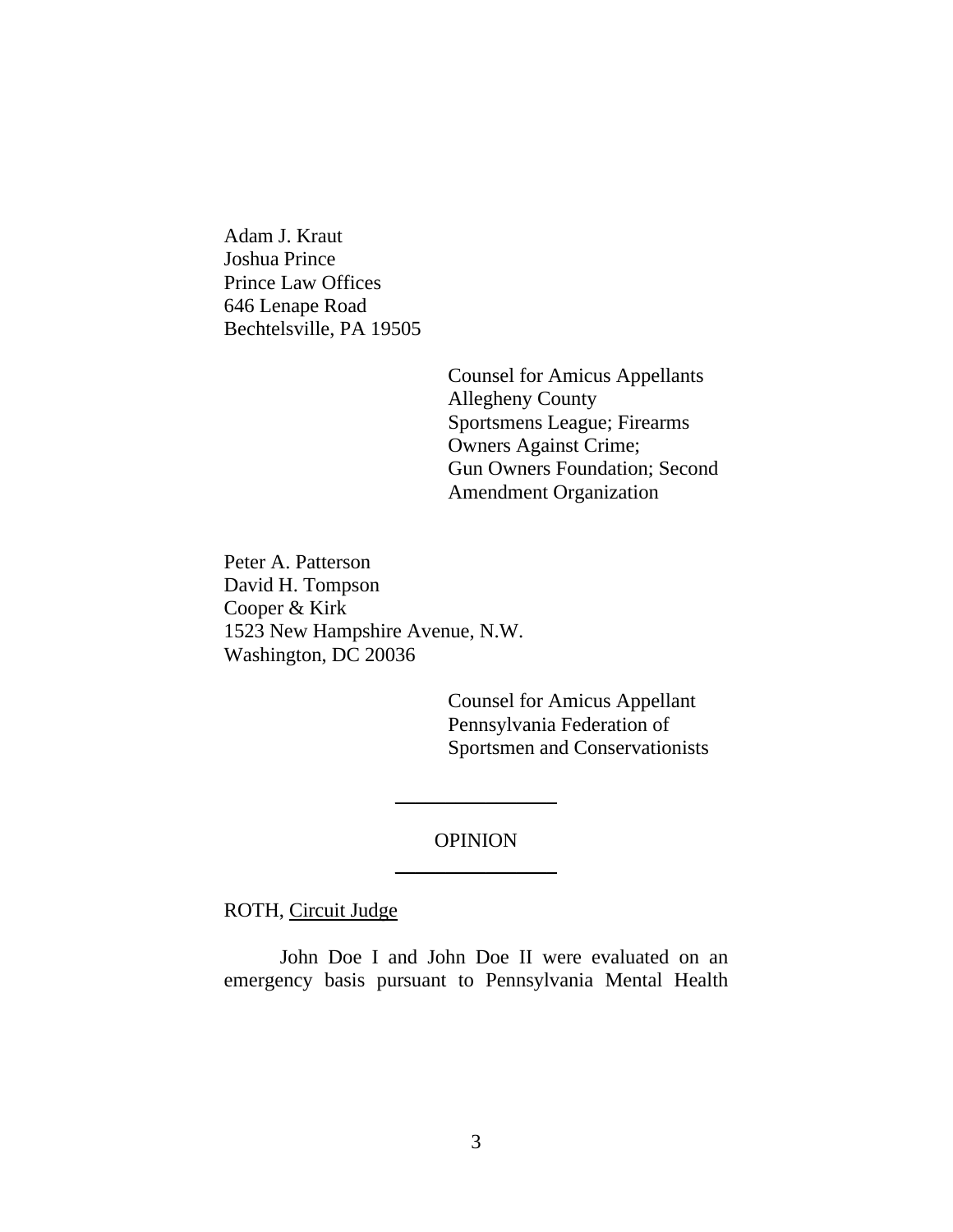Procedures Act (MHPA) Section 302 and were found in need of inpatient treatment. Section  $6105(c)(4)$  of the Pennsylvania Uniform Firearms Act (PUFA) prohibits "[any] person who has been . . . committed to a mental institution for inpatient care and treatment under [MHPA] [S]ection 302" from possessing firearms. The Does challenge PUFA  $\S$  6105(c)(4)'s constitutionality on its face. They argue that it deprives those, who are certified committable under MHPA § 302, of their Second Amendment rights without procedural due process. For the reasons below, we hold that the Does have failed to raise a proper challenge to Pennsylvania's statutory scheme. We will therefore affirm the judgment of the District Court.

#### **I.**

A very brief sketch of the facts is necessary to provide context for the Does' claim. Doe I was certified committable in 2011 after he became depressed and his mother took him to an emergency room for an emergency evaluation. Doe II was certified committable in 1996 after police brought him to a hospital upon learning that he had threatened to harm himself. Both Does' commitment certification records were reported to and recorded in the Pennsylvania Instant Check System and the National Instant Criminal Background Check System databases. As a result, they were prohibited from purchasing firearms when they later attempted to do so.

The Does filed this action in the District Court for the Eastern District of Pennsylvania, alleging that PUFA § 6105(c)(4) is facially unconstitutional because it deprives all those, who are committed under MHPA § 302, of their Second Amendment rights without procedural due process. The District Court denied the Does' Motion for Summary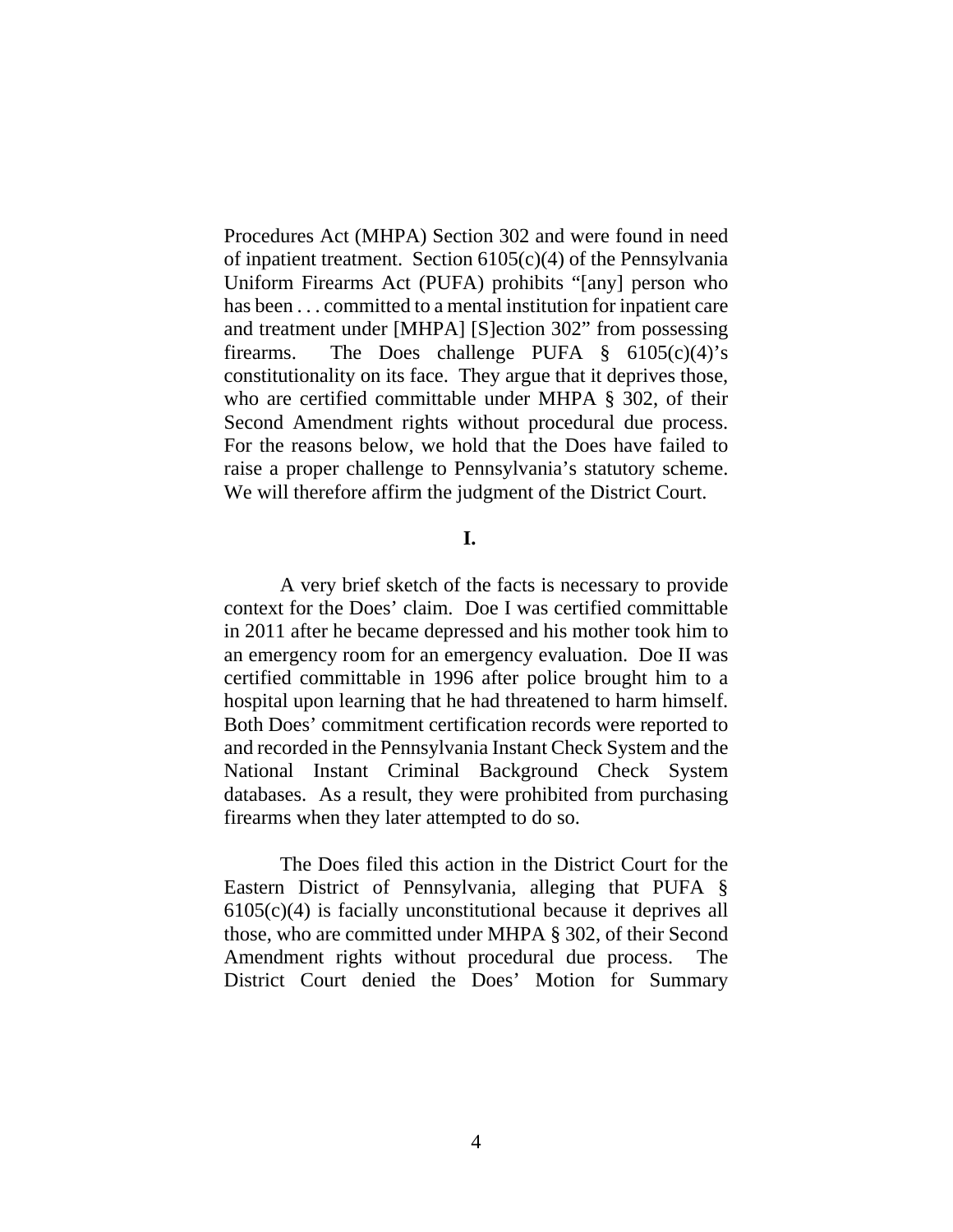Judgment and granted summary judgment to the Pennsylvania defendants. It held that although those committed under MHPA § 302 have a protected liberty interest in the right to bear arms, PUFA  $\S$  6105(c)(4) provides sufficient procedural protections before depriving them of their Second Amendment rights. The Does appealed.<sup>1</sup>

#### **II.**

Because the Does mount a facial, rather than an asapplied challenge, we begin with the relevant statutes.

MHPA § 301(a) defines those who may be required to undergo involuntary emergency examination and mental health treatment. It provides that "[w]henever a person is severely mentally disabled and in need of immediate treatment," he "may be made subject to involuntary emergency examination and treatment."<sup>2</sup> This section further provides that a "person is severely mentally disabled when, as a result of mental illness, his capacity to exercise self-control, judgment and discretion in the conduct of his affairs and social relations or to care for his own personal needs is so lessened that he poses *a clear and present danger* of harm to others or to himself."3

<sup>&</sup>lt;sup>1</sup> The District Court had jurisdiction pursuant to 28 U.S.C. § 1331, and we have jurisdiction under 28 U.S.C. § 1291. We review grants of summary judgment de novo. *Foehl v. United States*, 238 F.3d 474, 477 (3d Cir. 2001).

 $2$  50 Pa. C.S. § 7301(a).

<sup>&</sup>lt;sup>3</sup> *Id.* (emphasis added).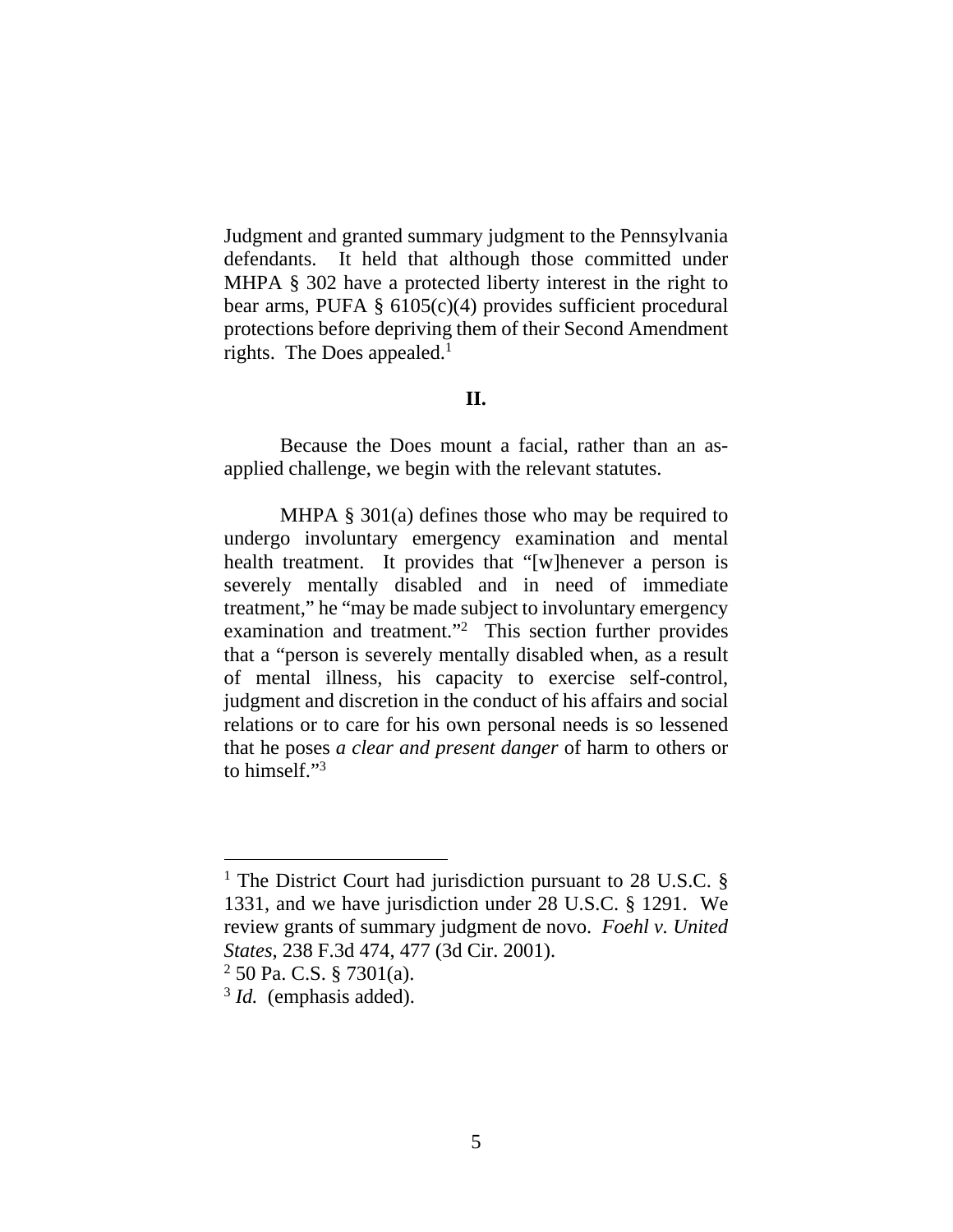"Clear and present danger" is determined in accordance with MHPA § 301(b). Under that provision, a clear and present danger to others exists if, within the past thirty days, the person being evaluated has "inflicted or attempted to inflict serious bodily harm on another" and is reasonably likely to do so again.4 Clear and present danger can also be established if a person is a danger to himself. Such a danger exists if any of three situations has arisen within the past thirty days: (1) the person has been unable to care for himself such that, absent adequate treatment, "death, serious bodily injury or serious physical debilitation would ensue within 30 days"; (2) the person "has attempted suicide" and, absent adequate treatment, is reasonably likely to commit suicide; or (3) the person has engaged in substantial actual or attempted self-mutilation and, absent adequate treatment, actual self-mutilation is reasonably probable.5

MHPA § 302 authorizes emergency examinations "at a treatment facility upon the certification of a physician stating the need for such examination," upon a warrant issued by the county mental health administrator, or "upon application by a physician or other authorized person who has personally observed conduct showing the need for such examination."6 A person taken to a facility for this purpose "must be examined by a physician within two hours of arrival" to determine whether he "is severely mentally disabled . . . and in need of immediate treatment."<sup>7</sup> Only individuals who are found by an examining physician to be "severely mentally disabled" and to

- $4$  *Id.* § 7301(b)(1).
- $5$  *Id.* § 7301(b)(2).
- <sup>6</sup> *Id.* § 7302(a).
- <sup>7</sup> *Id.* § 7302(b).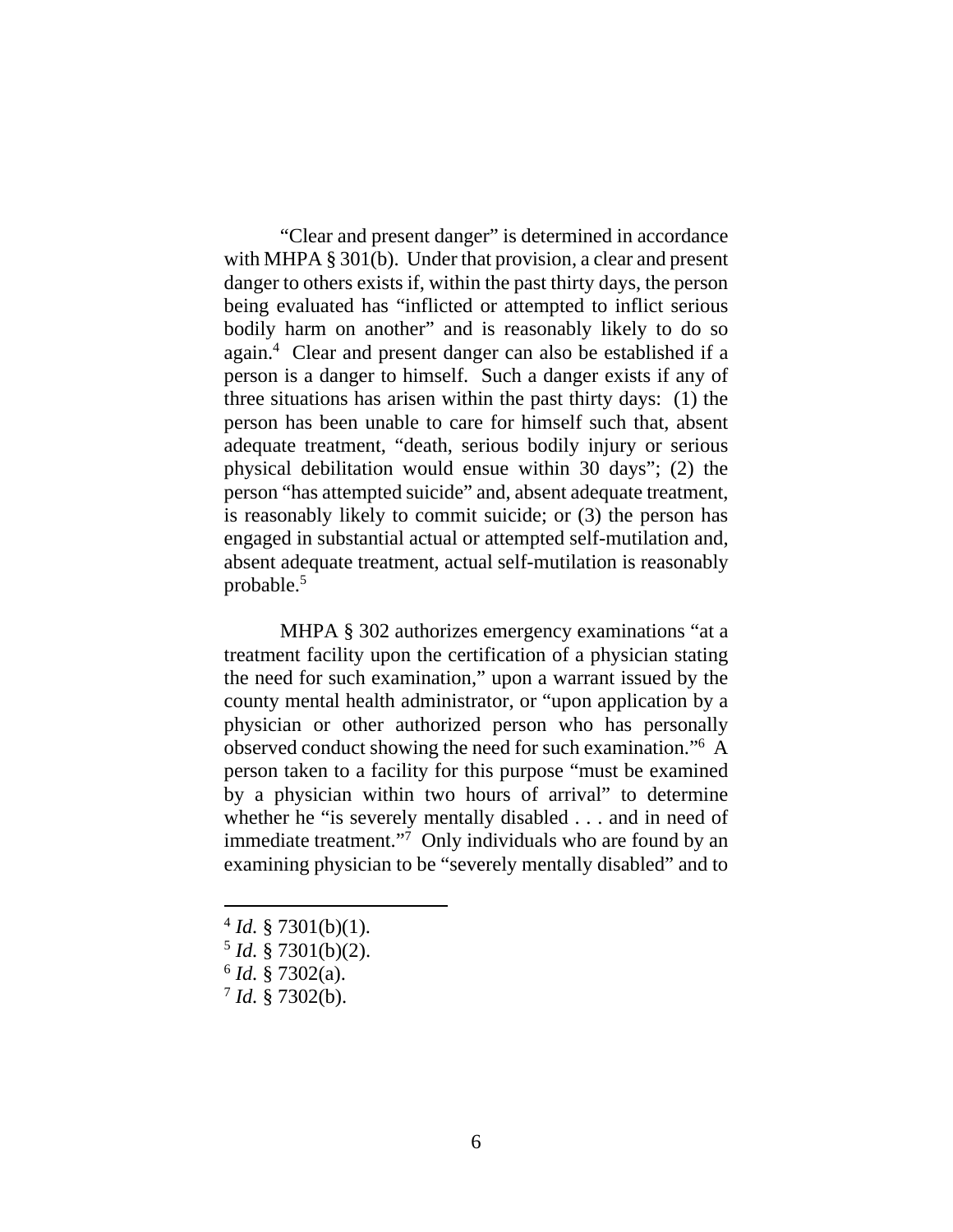pose a "clear and present danger of harm" to themselves or others can be involuntarily committed pursuant to MHPA § 302.8

Once a person is certified committable under MHPA § 302, section 6105(c)(4) of PUFA automatically prohibits him from owning or possessing firearms. This restriction under Pennsylvania law also applies to deprive individuals of their gun rights under federal law.<sup>9</sup> Pennsylvania does, however, provide three post-deprivation remedies to those who seek recovery of their firearm rights: (1) a determination by a court that an applicant is not a risk to himself or others,  $10(2)$  a challenge to the accuracy of the mental health record,  $11$  and (3) an expungement of the commitment record because of insufficient evidence.12

### **III.**

The Does argue that they and all others, who have been prohibited from possessing firearms under PUFA  $\S$  6105(c)(4) and MHPA § 302, have been stripped of a protected liberty interest under the Fourteenth Amendment: their Second Amendment right to bear arms. The Second Amendment

<sup>8</sup> *Id*. § 7301(b)(a).

 $9$  18 Pa. C.S. § 6105(c)(4); 18 U.S.C. § 922(g)(4).

<sup>&</sup>lt;sup>10</sup> *Id.* § 6105(f)(1). Relief under this statute would also result in restoration of firearm rights under federal law. *See* U.S. Department of Justice, Bureau of Alcohol, Tobacco, Firearms and Explosives, ATF Form 321012, Certification of Qualifying Relief from Disabilities Program (March 2016).

 $11$  18 Pa. C.S. § 6111.1(e).

 $12$  *Id.* § 6111.1(g)(2).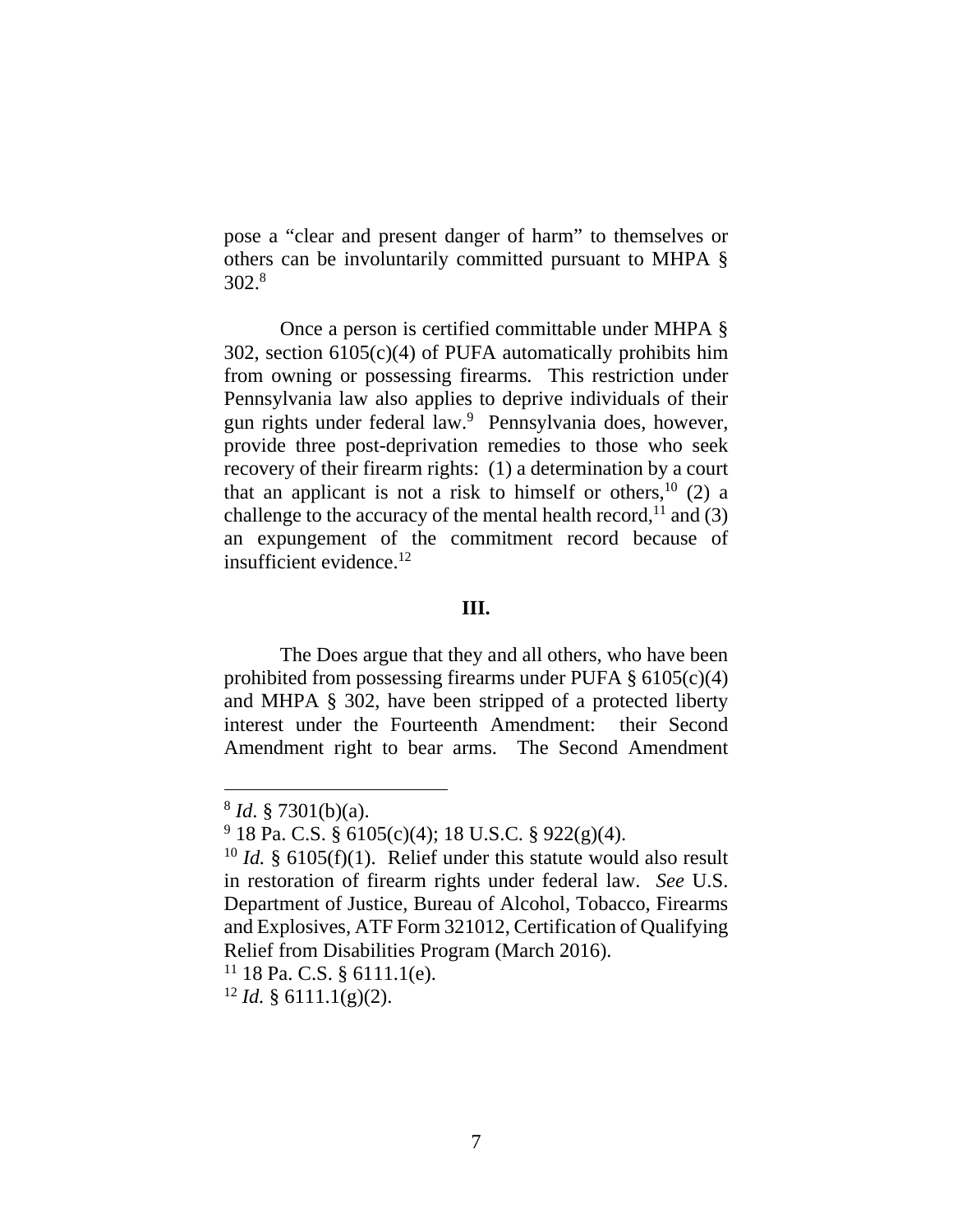states: "A well regulated Militia, being necessary to the security of a free State, the right of the people to keep and bear Arms, shall not be infringed."13 In *District of Columbia v. Heller*, the Supreme Court determined that at the "core" of the Second Amendment is the right of "law-abiding, responsible citizens to use arms in defense of hearth and home."14 The Court in *Heller* emphasized, however, that there are "presumptively lawful regulatory measures" that can restrict that right, and that the Court was decidedly *not* "cast[ing] doubt on longstanding prohibitions on the possession of firearms by felons and the mentally ill."15

We have consistently hewed to the exceptions that *Heller* preserved.16 As we stated in *Beers v. Att'y Gen. United States,* 17 to determine whether a category of people is excluded from the Second Amendment under *Heller*, "we look at the historic, traditional justifications for barring a class of individuals from possessing guns." In *Beers*, we held that the plaintiff lacked a right to bear arms because he was part of "the

<sup>13</sup> *Id.* amend. II.

 $14$  554 U.S. 570, 635 (2008). And the right applies to the states through the Fourteenth Amendment. *See McDonald v. City of Chicago*, 561 U.S. 742, 791 (2010).

<sup>&</sup>lt;sup>15</sup> *Heller*, 554 U.S. at 626.

<sup>16</sup> *See, e.g*., *Binderup v. Attorney General United States of America*, 836 F.3d 336, 347-48 (3d Cir. 2016) (en banc); *United States v. Marzzarella*,

<sup>614</sup> F.3d 85, 89-92 (3d Cir. 2010).

<sup>17 927</sup> F.3d 150, 153 (3d Cir. 2019), *vacated on other grounds*, *Beers v. Barr*, No. 19-864, 2020 WL 2515441 (U.S. May 18, 2020).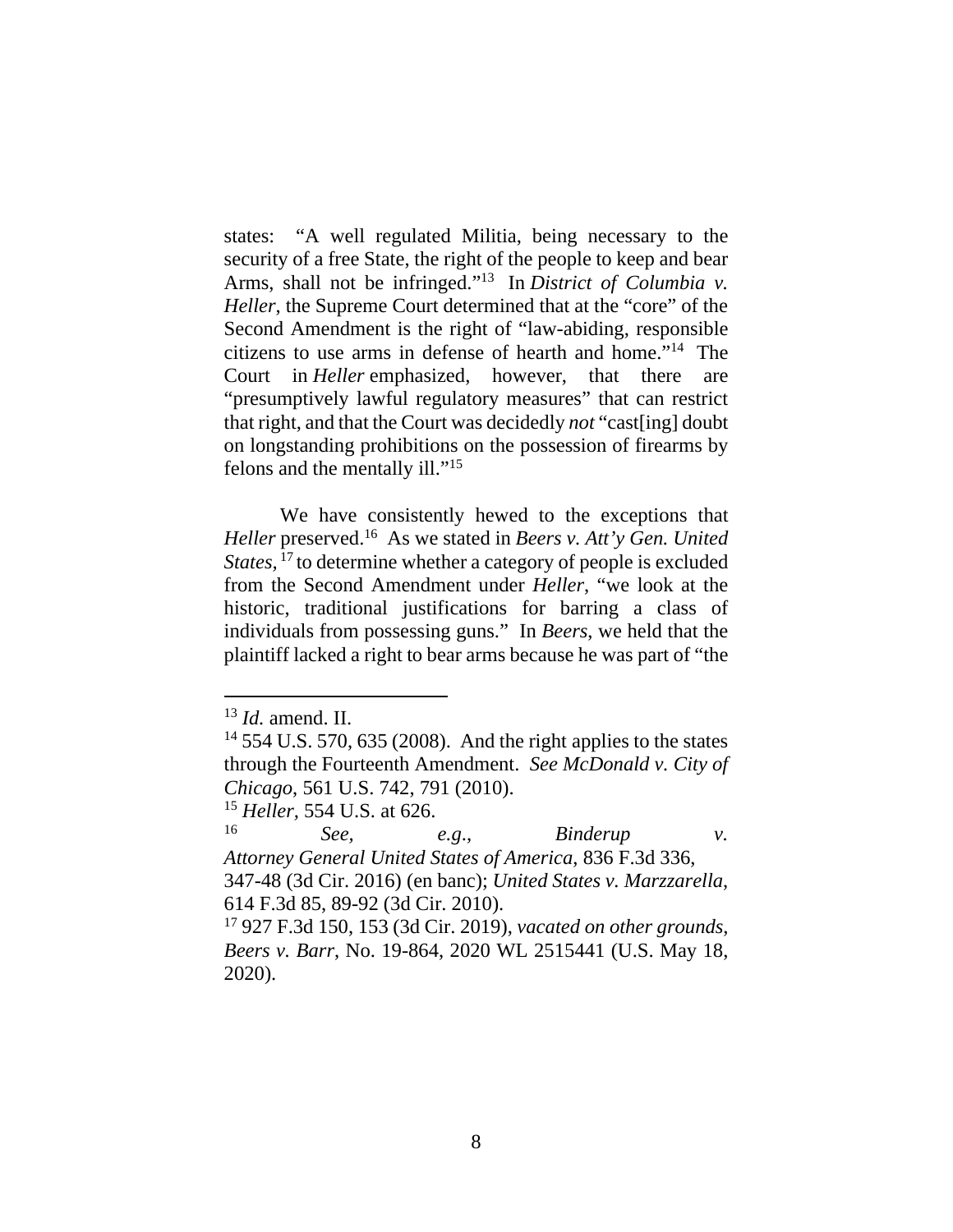historically-barred class of mentally ill individuals who were excluded from Second Amendment protection."<sup>18</sup> configuring the "historically-barred class," we concluded that it consists of "individuals who were considered dangerous to the public or to themselves."19

As to *who* is vested with authority to determine that one is a danger to oneself or the public, and on what grounds that person may do so, we now make explicit what was implicit in *Beers*, that we defer to the relevant statute's reasonable standards and designations. The relevant statute in *Beers* was 18 U.S.C. §  $922(g)(4)$ , which prohibits firearm possession in instances where one has been determined "a danger to himself or others" "as a result of . . . mental illness."20 In *Beers* we deferred to  $\S 922(g)(4)$  and to MHPA  $\S § 302-04$ , under which the plaintiff had been involuntarily committed, in concluding that he was a danger to himself or others as a result of mental illness.21

In the case at bar, PUFA  $\S$  6105(c)(4) and MHPA  $\S$  302 are the relevant statutes for determining that an individual is a danger to himself or others as a result of mental illness; it is to these statutes that we defer. We find no reason to second-guess the adequacy of Pennsylvania's requirement under MHPA § 302 that a physician determine that one is a danger to himself or others as a result of mental illness and is "severely mentally disabled . . . and in need of immediate treatment." Thus, once a person has been involuntarily committed under MHPA § 302,

 $^{18}$  *Id.* at 157.<br> $^{19}$  *Id.* 

 $\frac{20}{21}$  *Id.* 21 *Id.*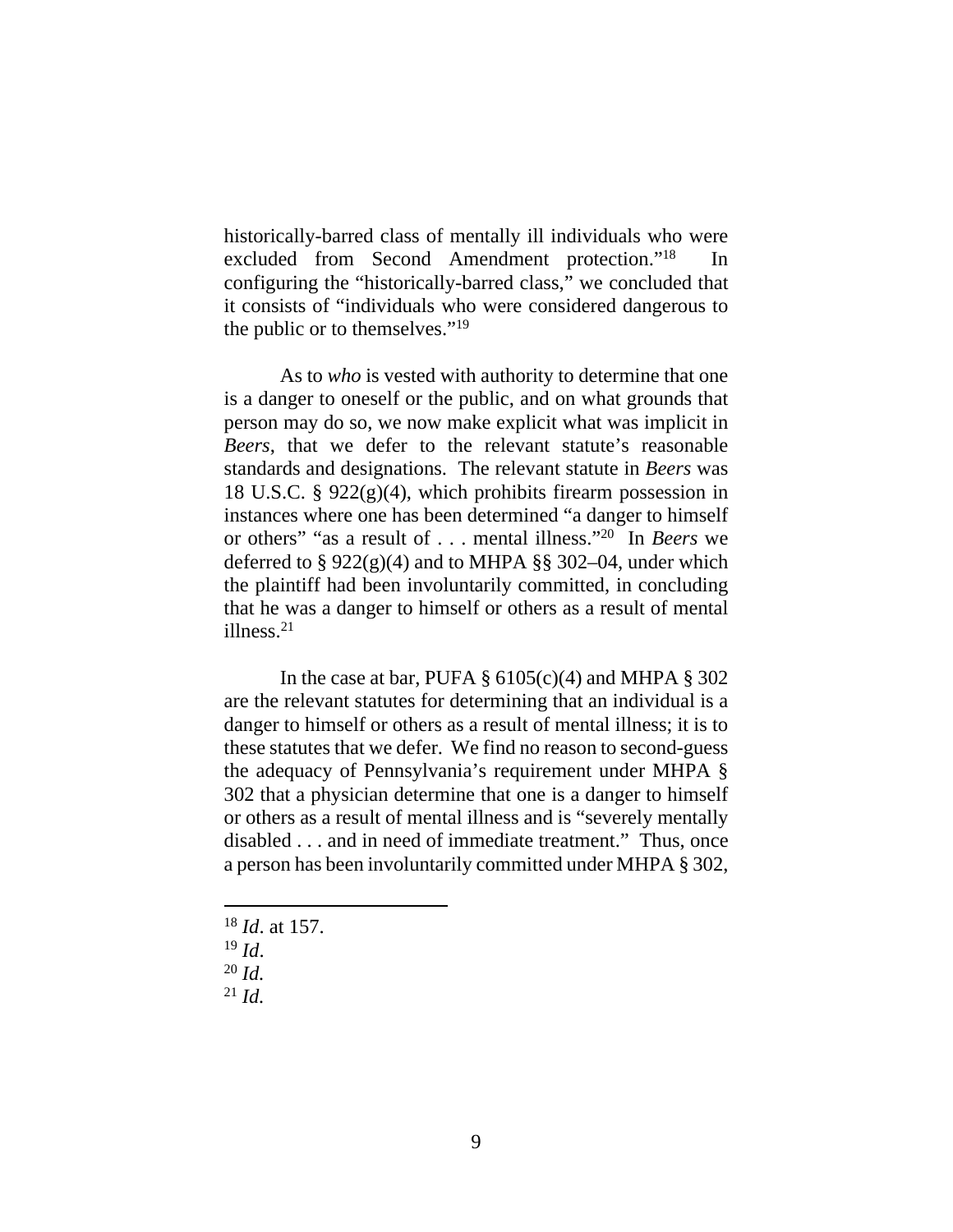that person has joined the class of those historically without Second Amendment rights.

Left without a Second Amendment right, the Does can make only two challenges. They can challenge MHPA § 302 on procedural due process grounds—that is, that MHPA § 302 provides inadequate procedure before involuntarily temporarily committing someone. Or they can challenge PUFA § 6105(c)(4) on substantive Second Amendment grounds—that is, that involuntary temporary commitment does not fall under *Heller*'s mental illness exception and therefore PUFA  $\S$  6105(c)(4) is substantively unconstitutional. The Does have made it expressly clear that they are bringing neither challenge.22 In presenting an appeal, parties must formulate the correct challenge on their own and brief us accordingly. "[W]e will not manufacture arguments [for them]."<sup>23</sup>

### **IV.**

For the above reasons, we will affirm the order of the District Court, granting defendants' Motion for Summary Judgment.

<sup>22</sup> Pet. Br. 17, 20-21.

<sup>23</sup> *Guatay Christian Fellowship v. Cty. of San Diego*, 670 F.3d 957, 987 (9th Cir. 2011) (first alteration "[w]" in original; the change to "[W]" is added here.) (quoting *Greenwood v. FAA*, 28 F.3d 971, 977 (9th Cir. 1994)).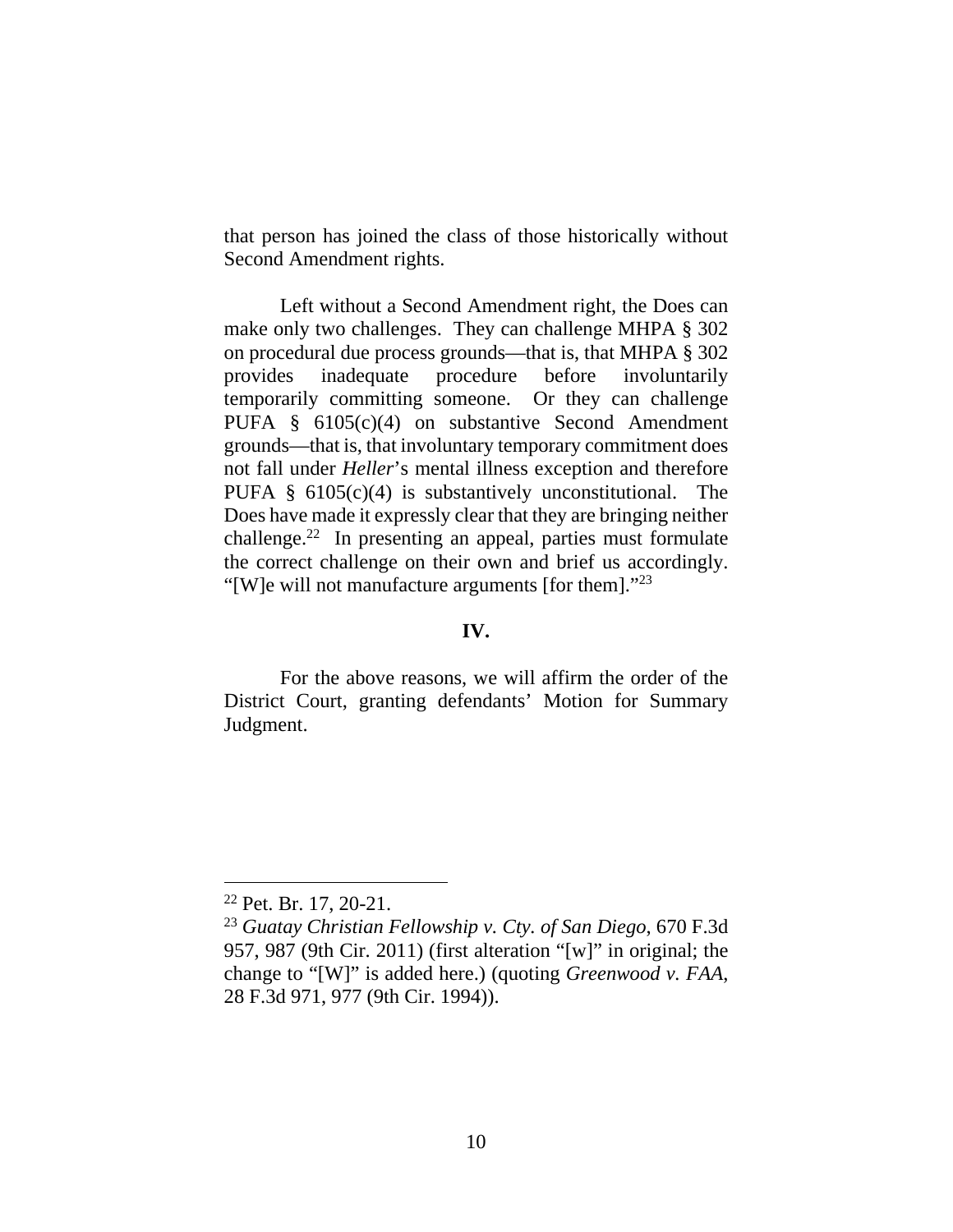*John Doe I, et al. v. Governor of Pennsylvania, et al.*, No. 19- 1927

FISHER, *Circuit Judge*, concurring in the judgment.

The majority affirms the District Court's opinion on the basis that the Does have failed to raise a proper challenge to Pennsylvania's statutory scheme. To come to that conclusion, my colleagues hold that "once a person has been involuntarily committed under MHPA § 302, that person has joined the class of those historically without Second Amendment rights." Maj. Op. III. However, I believe that the issue of whether Section 302 committees retain their Second Amendment right to possess firearms is a close question. Because we do not need to reach this issue in order to decide the case before us, it is, as a matter of judicial restraint, best left for another day. Therefore, I respectfully disagree with the majority's reasoning and concur in the judgment only. I would affirm the District Court on less contentious grounds: that, assuming without deciding that Section 302 committees retain their Second Amendment right to possess firearms—and thus have a protected liberty interest—there is no Fourteenth Amendment violation because the State's post-deprivation procedures provide Section 302 committees adequate due process.

The Does argue that PUFA  $\S$  6105(c)(4) is facially unconstitutional because it deprives them, and all other similarly situated individuals, of the right to bear arms without due process of law. They sought a declaration that PUFA § 6105(c)(4) violates Fourteenth Amendment procedural due process as to those whose only disqualifying event is that they were certified committable under MHPA § 302.

We use a two-pronged analysis to evaluate whether a law violates the Fourteenth Amendment's Due Process Clause. The court must ask whether there is a protected life, liberty, or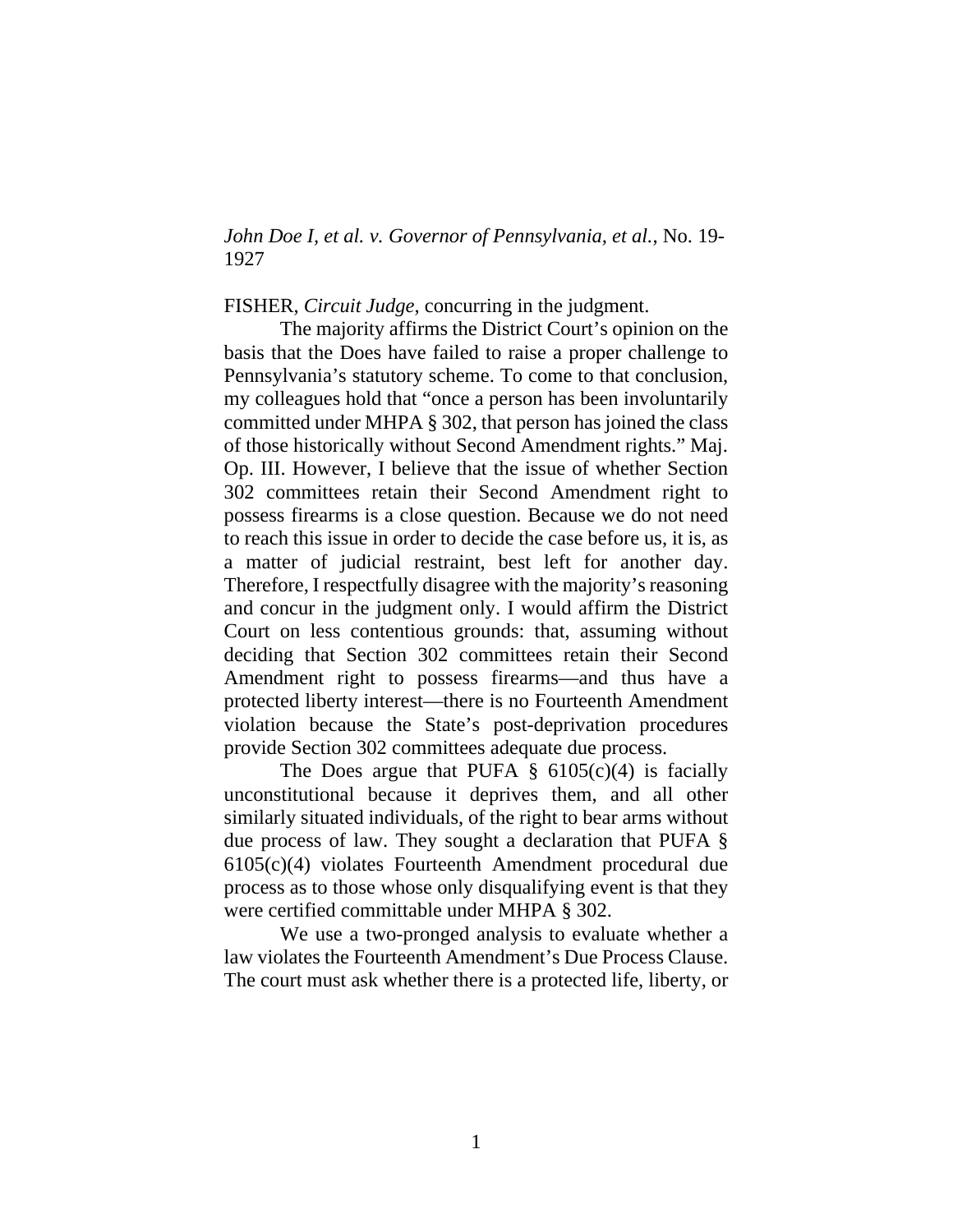property interest at stake, and if so, whether the procedures afforded amount to "due process of law." *Robb v. City of Philadelphia*, 733 F.2d 286, 292 (3d Cir. 1984) (citing *Bd. of Regents of State Colls. v. Roth*, 408 U.S. 564, 569-72 (1972)). Therefore, we would normally begin our analysis by evaluating the asserted protected liberty interest. However, the Supreme Court has warned that when confronted with difficult questions, we should "confine ourselves to deciding only what is necessary to the disposition of the immediate case." *Whitehouse v. Ill. Cent. R.R. Co*., 349 U.S. 366, 373 (1955); *see also Lyng v. Nw. Indian Cemetery Protective Assn*., 485 U.S. 439, 445 (1988) ("A fundamental and longstanding principle of judicial restraint requires that courts avoid reaching constitutional questions in advance of the necessity of deciding them."); *Ashwander v. Tenn. Valley Auth.*, 297 U.S. 288, 347 (1936) (Brandeis, J., concurring) ("It is not the habit of the court to decide questions of a constitutional nature unless absolutely necessary to a decision of the case." (citation omitted)).

Because Pennsylvania's post-deprivation procedures provide Section 302 committees with adequate due process, regardless of whether the Does have a protected liberty interest, we need not decide in this case whether they retain a Second Amendment right to possess firearms.

Assuming, then, that the Does have a protected liberty interest, the question becomes whether the procedures afforded amount to "due process of law." *Robb*, 733 F.2d at 292. The Does first contend that they are entitled to pre-deprivation procedures before being permanently deprived of their Second Amendment rights. However, such procedures are not constitutionally required in every case. "[T]he Supreme Court 'has recognized, on many occasions, that where a State must act quickly, or where it would be impractical to provide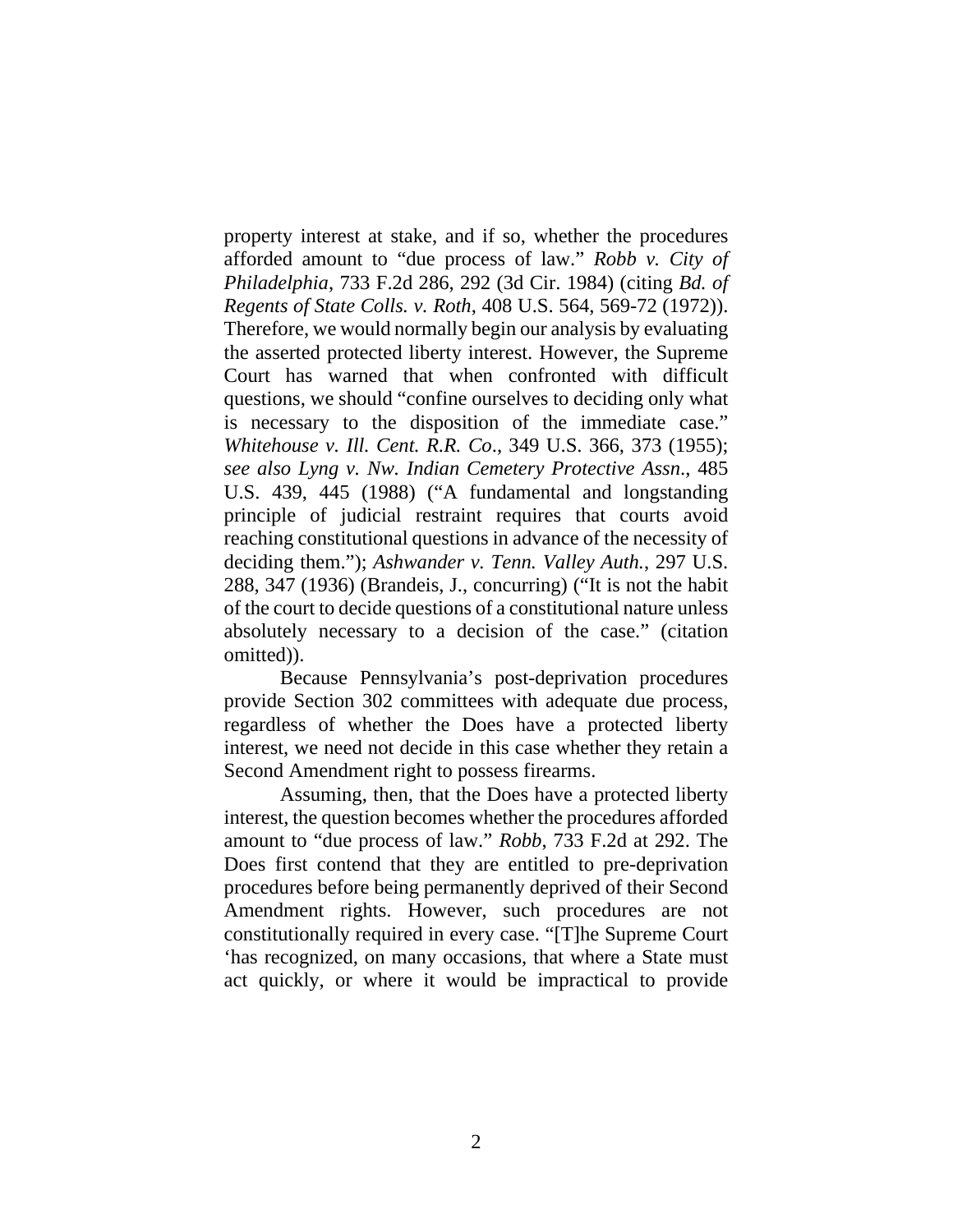predeprivation process, postdeprivation process satisfies the requirements of the Due Process Clause.'" *Nat'l Amusements Inc. v. Borough of Palmyra*, 716 F.3d 57, 62 (3d Cir. 2013) (quoting *Gilbert v. Homar*, 520 U.S. 924, 930 (1997)). In *Gilbert*, for example, the Court held that a police officer arrested on drug charges was not entitled to notice and a hearing prior to being suspended without pay because of the state's significant interest in the officer's immediate suspension. 520 U.S. at 932-34.

To determine what procedures the Constitution requires in a particular case, including whether pre-deprivation procedures are required and whether post-deprivation procedures are constitutionally adequate, a court must consider three factors:

> First, the private interest that will be affected by the official action; second, the risk of an erroneous deprivation of such interest through the procedures used, and the probable value, if any, of additional or substitute procedural safeguards; and finally, the Government's interest, including the function involved and the fiscal and administrative burdens that the additional or substitute procedural requirement would entail.

### *Mathews v. Eldridge*, 424 U.S. 319, 335 (1976).

As noted, I assume, under the first factor, that a Section 302 committee has a protected liberty interest in the right to bear arms. The other factors, however, weigh in favor of finding that pre-deprivation procedures are not necessary in this case. As to the second factor, risk of erroneous deprivation is low because a Section 302 committee had to have posed a "clear and present danger" to himself or others at the time of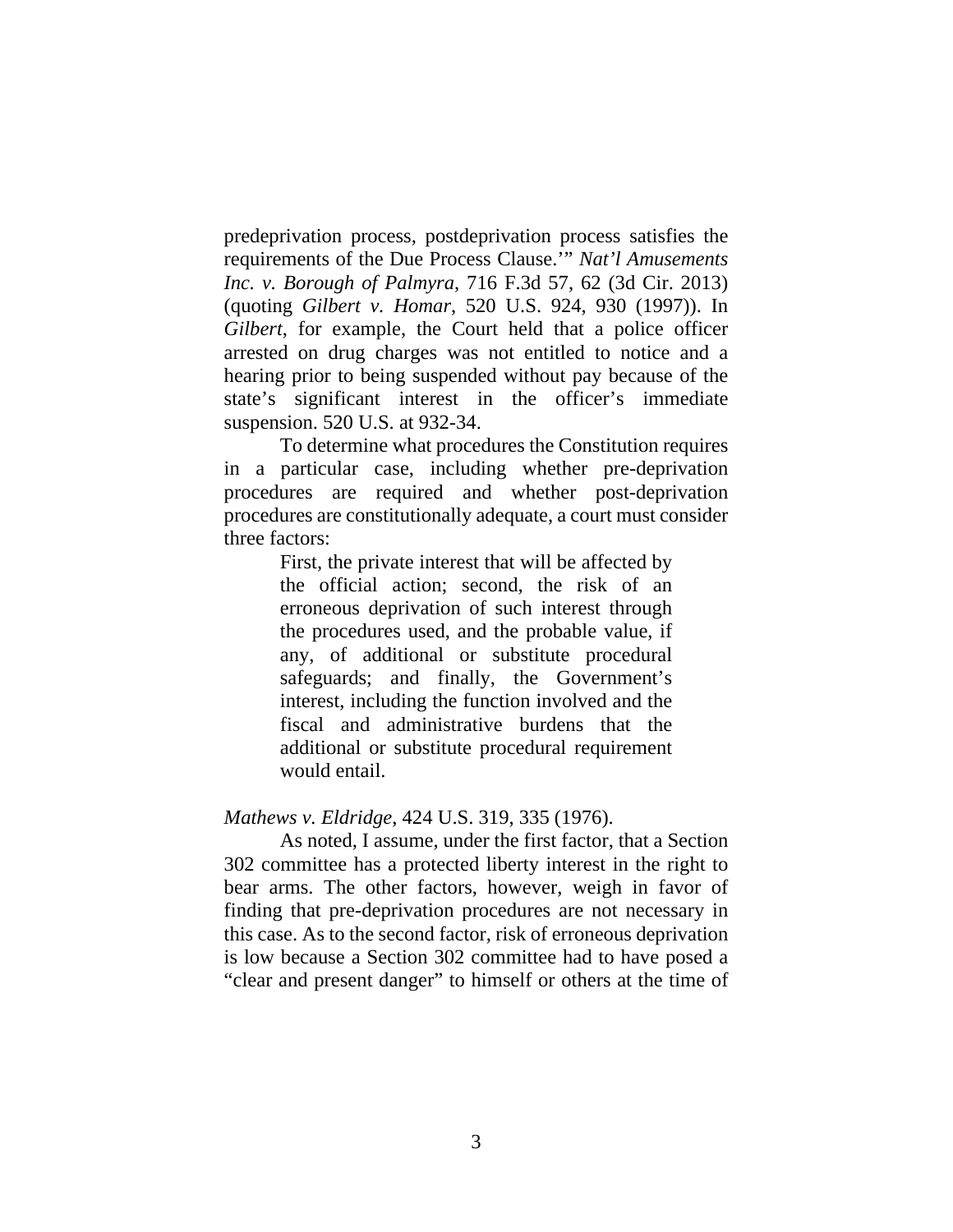his commitment. A physician would have had to examine the individual, and only if the physician makes this determination is the individual committed under Section 302. Furthermore, additional pre-deprivation safeguards have little value here. The District Court aptly observed, for example, that "[n]othing in [PUFA  $\S$  6105(c)(4)] suggests that only Section 302 committees on the more dangerous or severe end of the mental health spectrum are subject to the firearms prohibition. Thus, a hearing to determine where a Section 302 committee falls on that spectrum is not relevant to the statutory scheme and has no value." J.A. 38. Finally, the third factor also weighs against the necessity of a pre-deprivation hearing. Pennsylvania has a prevailing interest in public safety and ensuring that potentially dangerous individuals are not permitted to own deadly weapons.

Thus, as two of the three *Mathews* factors weigh against the Does, in my view the District Court correctly concluded that Section 302 committees' due process right does not require pre-deprivation procedures.

The Does next argue that, even if pre-deprivation remedies are not constitutionally required here, the available post-deprivation remedies are constitutionally inadequate. There are three post-deprivation procedures available to an individual who seeks to lift the firearm restriction imposed by PUFA § 6105(c)(4) as a result of a Section 302 commitment. First, an individual can file a petition in the Court of Common Pleas, asserting that he is no longer mentally ill and should be allowed to own a gun. 18 Pa. Cons. Stat.  $\S$  6105(f)(1). Both state and federal firearm rights are restored "if the court determines that the applicant may possess a firearm without risk to the applicant or any other person." *Id.* This process allows for a full evidentiary hearing in the Court of Common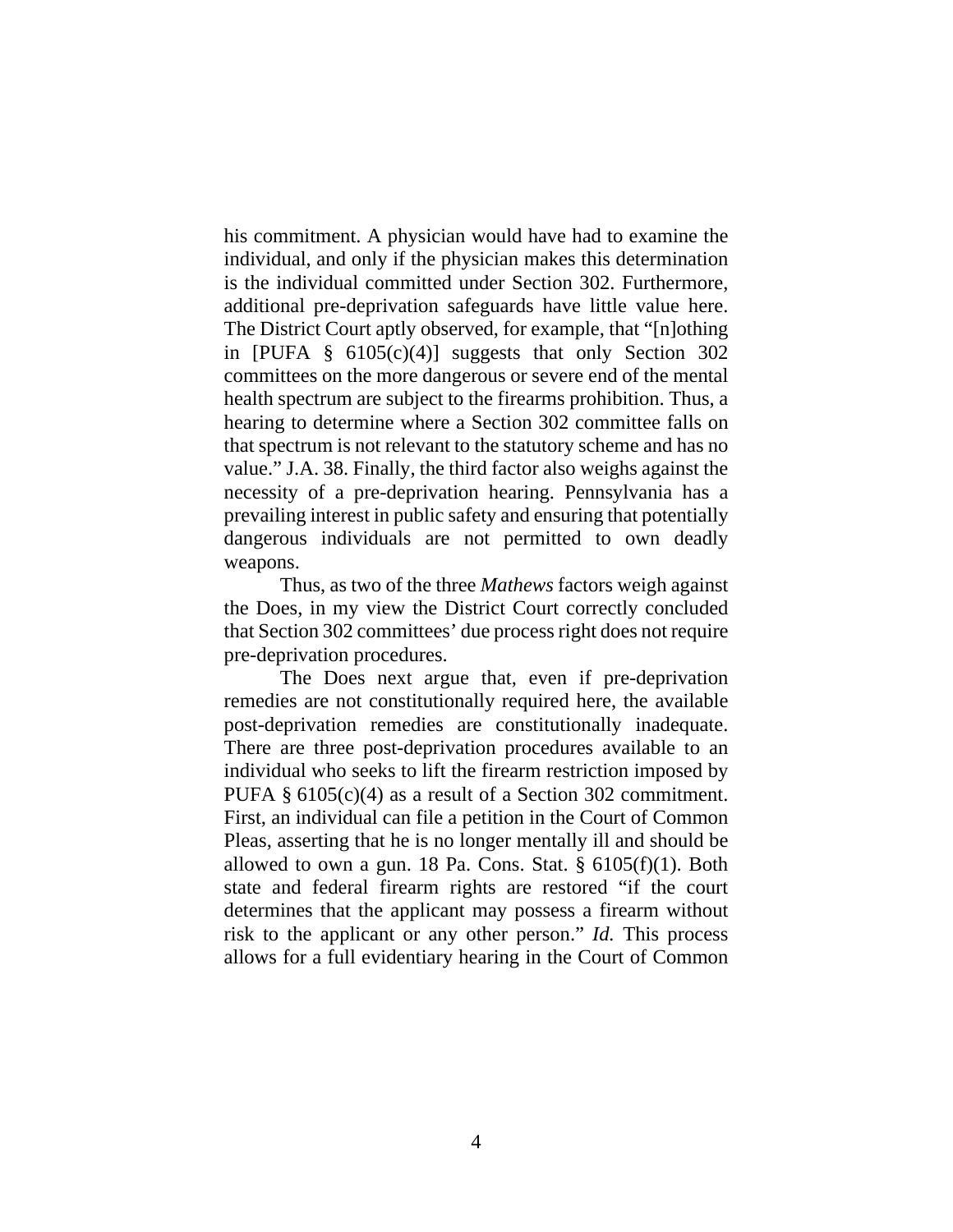Pleas at which both parties have the right to present evidence and cross-examine witnesses.

The predominant thrust of the Does' argument was that there is no meaningful due process because PUFA  $\S 6105(f)(1)$ cannot undo the federal firearms disqualification. However, since July 1, 2019, relief under this provision also results in restoration of firearm rights under federal law. *See* U.S. Department of Justice, Bureau of Alcohol, Tobacco, Firearms and Explosives, ATF Form 321012, Certification of Qualifying Relief from Disabilities Program (March 2016).

Second, an individual can seek to have his Section 302 commitment expunged by "petition[ing] the court to review the sufficiency of the evidence upon which the commitment was based." 18 Pa. Cons. Stat.  $\S$  6111.1(g)(2). Successful expungement under this section results in the restoration of both state and federal firearms rights.

Third, an individual can submit a challenge to the Pennsylvania State Police that contests the accuracy of his or her mental health record. 18 Pa. Cons. Stat. § 6111.1(e). "If the challenge is ruled invalid," the individual has "the right to appeal the decision to the Attorney General" of Pennsylvania, at which point an Administrative Law Judge will hold a hearing de novo. *Id.* § 6111.1(e)(3). The Administrative Law Judge's decision may be appealed to the Pennsylvania Commonwealth Court. *Id.* § 6111.1(e)(4).

Where a state provides adequate post-deprivation remedies, it does not violate the Due Process Clause. *Parratt v. Taylor*, 451 U.S. 527, 538–39 (1981), *overruled on other grounds by Daniels v. Williams*, 474 U.S. 327 (1986). PUFA's three post-deprivation remedies are adequate because they satisfy the *Mathews* test.

A Section 302 committee's liberty interest (which is assumed for my purposes here) must be weighed against the